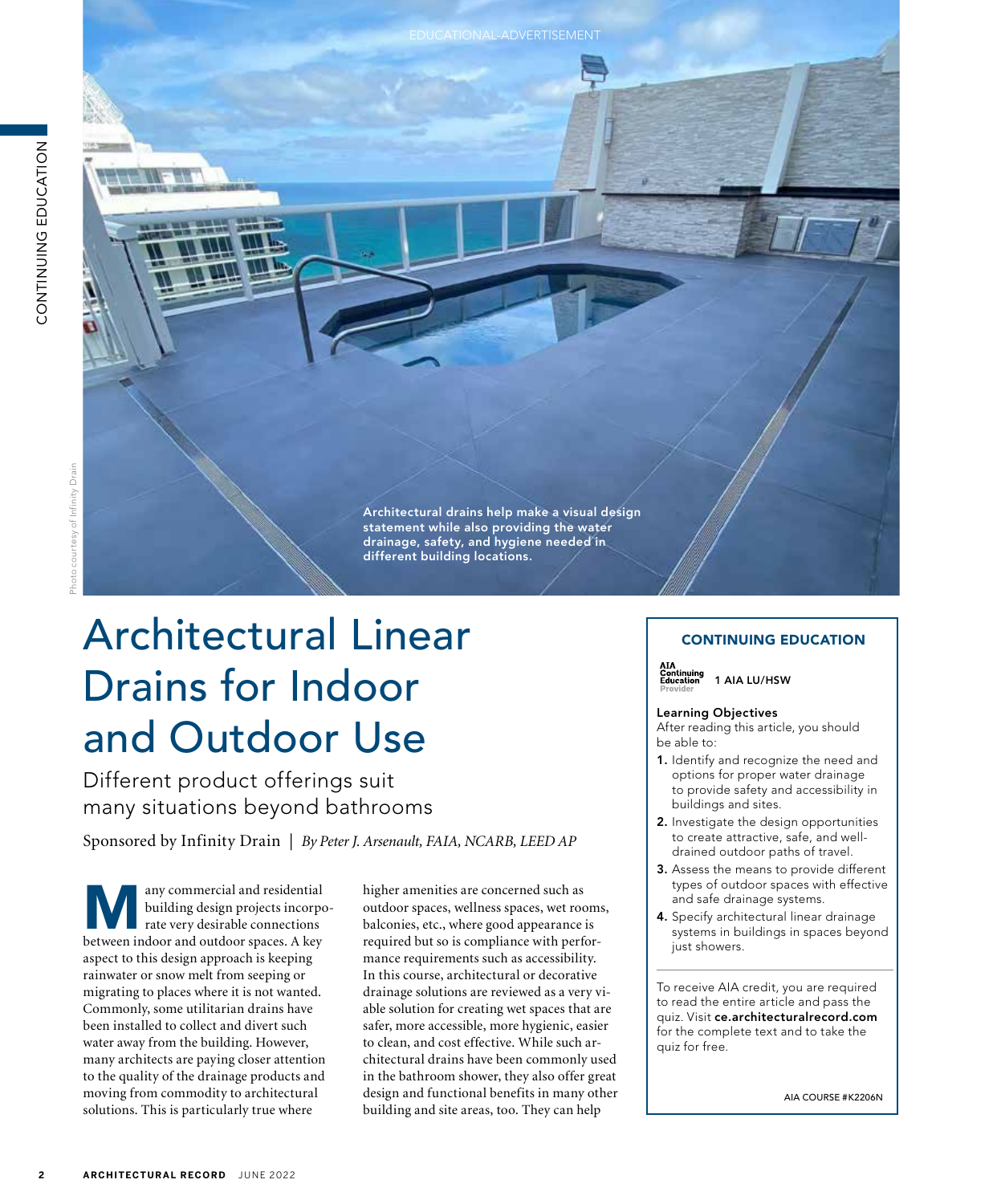CONTINUING EDUCATION CONTINUING EDUCATION

Center drains are based on sloping the surrounding floor or other surface to a central point that receives water into a catchment with a protective cover.

- **• Center Drains** These are probably what most people think of when considering the use of a floor drain. In this case, a floor area, whether for a room, a shower, or an outdoor surface, is gently sloped from each side to a low point in the center. The drain catchment, commonly square or round, is connected to a suitably sized drainpipe that carries the collected water away from the area to its appropriate next destination (i.e., sewer, storm drain, retention pond, etc.). The catchment mechanism is typically covered with a grate or grille of some type that allows water to enter but keeps out other things such as debris. The cover also provides the needed safety protection for people, such that their foot lands on a smooth, flat surface instead of dropping into the open area of the catchment. The shape of a center drain is commonly square or round and available in standard sizes to suit different common conditions.
	- **• Architectural Linear Drains** A different, and often more elegant, approach for designing a floor drain, is to simply slope the surface all to one side. Then, along the length of the low end of the surface, a linear floor drain is installed in a recessed manner to drain away the water. In this case, the drain catchment area (also called a channel assembly) is long and rectangular, with either a vertical or horizontal drain outlet. That drain outlet can be connected in an appropriate manner to suitable drain piping that is located within the floor assembly or outdoor surface system. The drain channel assembly is covered with a long, rectangular grille or grate that functions the same way the center drain cover does – allowing water to enter while keeping out debris and providing a safe surface for people to walk on.
- **• Custom Drain Solutions** In some cases, neither center drains nor purely linear drains are the right architectural solution for a project condition. For those situations, it is good to be aware that custom drains are indeed possible. They can take the form of curved or circular drains around a similarly shaped surface where water needs to be captured and redirected. Or they can be rectilinear by marrying several linear drains together to suit the geometry of a space. There are many different options and configurations possible, but as with any custom solution, it is best to check with a manufacturer during project design to determine fabrication parameters and tolerances that are possible and factors that influence cost management.

For example, a custom drain can address unique performance requirements, such as the percent of open or free area of the top grate or a larger outlet diameter that may be required in geographic areas that receive higher levels of precipitation. Custom drain grates can also be designed to address certain load requirements that may be in place for outdoor drains, such as heavy cleaning or maintenance equipment around a pool.

# Performance Considerations

Performance is measured in several different ways when it comes to floor and surface drains. Some of the common performance items are as follows.

**• Drainage** The reason floor and surface drains are provided in the first place is because there is a performance need to drain away water. All drains will have a capacity of how much water can be drained away over a given amount of time (i.e., gallons per minute). The drain piping is usually

to mitigate water damage, provide a safe and accessible pathway for guests, extend the life of floors or balconies, and may help architects avoid costly, ongoing water issues.

#### OVERVIEW OF DRAINAGE SYSTEMS

In the design and construction of buildings and sites, if there is water present (and there almost always is) then that water needs to be managed and controlled. It is common to think about how the water is being supplied (i.e., piped in through plumbing or irrigation systems) or where it may be coming from naturally (e.g., groundwater, precipitation, etc.). However, it is just as important to determine how it is being drained and carried away from the areas where it is present. Failure to properly drain means too much water is present and this can lead to a little, or a lot, of standing water. That water can cause structural or cosmetic damage to buildings, landscapes, or other areas. It is also a human safety issue in that wet surfaces are more slippery and can cause people walking on them to slip, fall, and become injured. Therefore, the design intent of a proper drainage system is to provide the long-term, ongoing remediation of excess water and the hazards that it may entail.

Of course, drains are usually covered with a grille or grate that is visible on floors or outdoor surfaces. In some settings, a purely functional and utilitarian drain cover may be appropriate. However, in many building locations, there is a desire to have the drains and their covers blend with a higher level of design. That means the shape of the drain, the depth of the drain catchment, the material for the cover, and other factors all come into play. In order to be sure that the look of the space being drained is not compromised, the selection of appropriate architectural drains and their integration into an overall scheme is critical. That means that these items aren't just for mechanical and plumbing engineers to consider. Rather, they require the review, input, and collaborative decision-making process of architects, landscape architects, and interior designers, too. Only in this way is the total design able to meet the aesthetic and performance needs of the project.

In the following sections, we consider some of the different aspects of designing architectural drainage systems. Drainage Types Section Not all drainage solutions are the same. Some require very standard components and others are better served by specialty items. Generically, there are three types of drains discussed, as follows.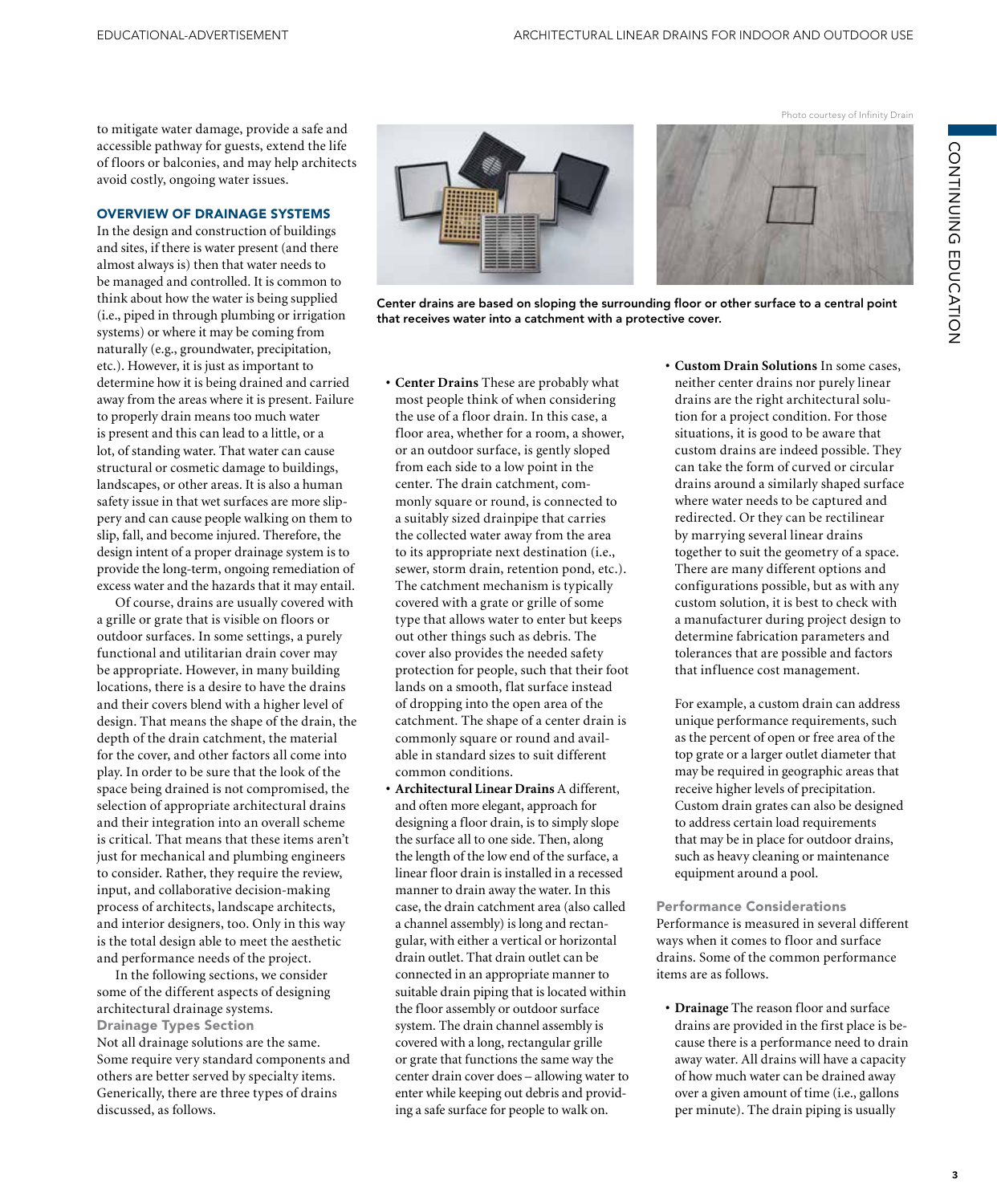

Architectural linear drains provide an elegant drainage solution based on sloping the floor surface to one side and removing water along the low end.



Custom drain solutions can take many forms and shapes subject to review with a manufacturer.

sized by a consulting engineer to match the needs of the area being drained based on a calculated volume and rate of water being managed. In the same way, any drainage system, particularly the catchment area, must be assessed for the capacity of the water that it can receive and drain away over time. If the catchment area is too large compared to the piping, then there is a risk of water pooling at the drain, since water is captured faster than it can be drained away. If the catchment area is too small, water may again pool outside of the drain because it cannot adequately capture all the water present. For linear drains, the size of the drain is not just the length, but also the depth of the catchment trough, which can vary. Therefore, for the best drainage performance, water flow calculations need to be considered for anything that is not a small or typical drainage condition, such as a bathroom shower. Outdoor drainage designs in particular should be addressed in this way since an abundance of rainwater can overwhelm any drainage solution at times.

**• Safety** Anywhere a floor or outdoor surface is being drained, there are certainly people who are occupying those spaces. Hence, there is a need to be sure that the drainage system does not provide a safety hazard or compromise the ability for anyone to walk or travel

over it. The proper drainage of the area is the first safety priority such that there is not the danger of excess water causing a condition which leads to a slip and fall accident. After that, it is important that the installation be designed and carried out such that the drain is flush with the adjacent finish materials. This requires proper detailing to allow for the correct depth of the recess for the channel and the drainage cover so as to avoid any

tripping hazard. The surface of the cover also needs to be considered to be sure it does not have holes or openings that are too large, such that they could cause a heel or toe to get stuck. Most of the covers are standardized by manufacturers and have likely already been tested for safety, but if there is any concern, a review of any safety testing should be done. There are many choices of cover types and styles, so it is likely that an appropriate one is available for most situations.

- **• Hygiene** The presence of water is always a concern for cleanliness and the health of people since it can be a breeding ground for bacteria, mold, and other less than desirable conditions. Hence, it is important that any drainage system can be readily and easily cleaned as needed. This is the best way to be sure that any growth is eliminated but also to be sure that any foreign objects or debris that may enter can also be removed. Fortunately, most drain covers are designed to be removable so they can be cleaned and sanitized as needed. That removal also allows for access to the catchment area or trough to remove any unwanted items but also to clean and sanitize that area as well.
- **• Barrier-Free Accessibility** Whether dictated by code or desired for anticipated lifestyle, barrier-free accessibility is a very typical performance requirement for anything that is part of a walking surface. The ability to make architectural drains flush with the surrounding surface and support the loads of people walking or

Photo courtesy of Infinity Drain



Barrier-free accessibility can be maintained or created through the use of recessed linear drains.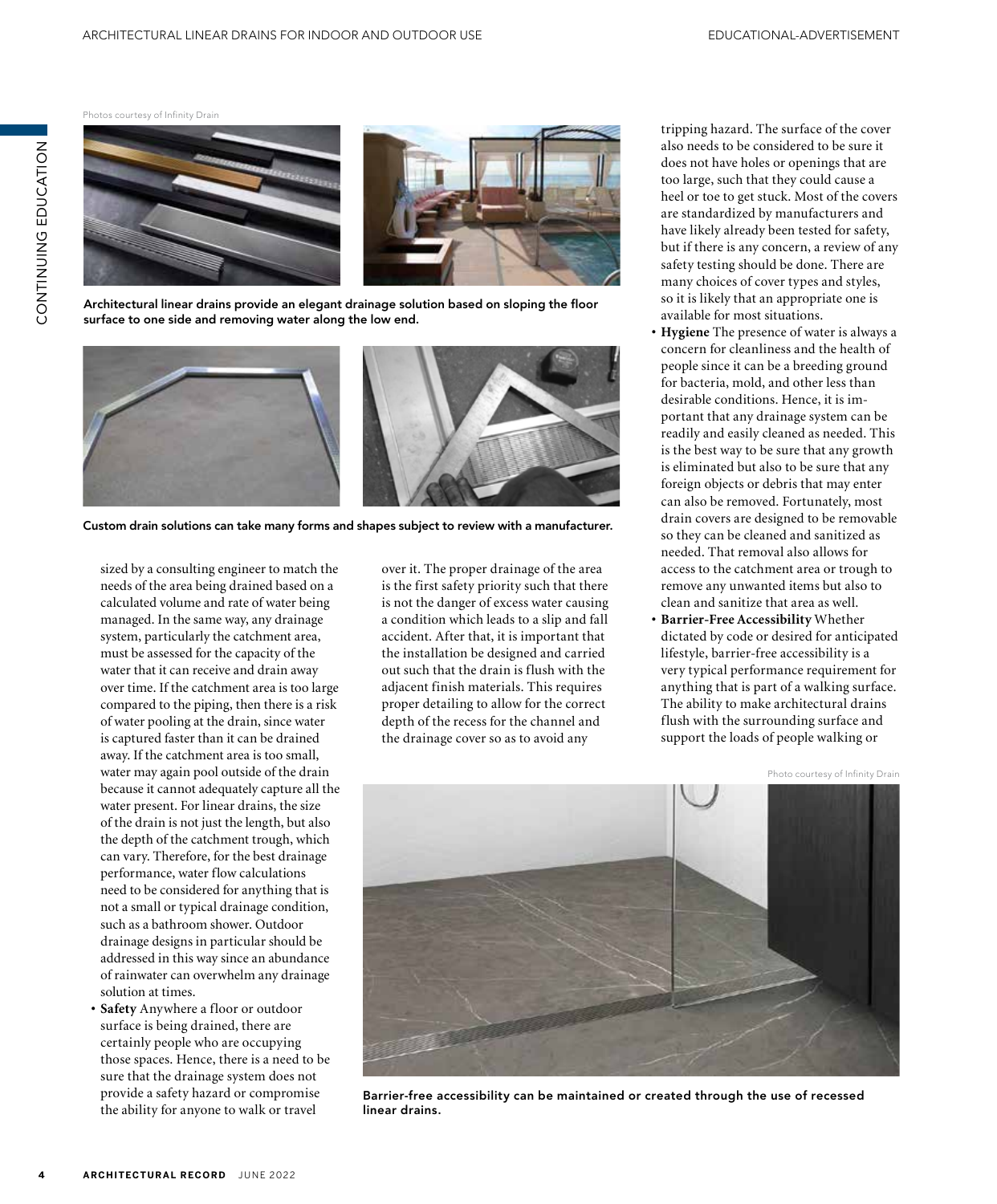

Different drain gratings allow for different appearances, including exposed stainless steel and ceramic tile-covered drains, to match flooring or concealed reveals.

riding in wheelchairs means that they have a head start on providing an accessible surface. In fact, they may facilitate accessibility. For example, it is common to see accessible shower stalls that use linear drains to capture the drainage water while allowing a wheelchair to enter smoothly into the shower area – the floor is simply sloped slightly (commonly ¼-inch rise per 12 inches) to direct the water to the drain and still allow for wheelchair access.

There may be other performance considerations too such as ease of maintenance and durability over time, both of which are commonly met based on the attributes already discussed. Of course, it is best to specify particular testing requirements and check with manufacturers to ascertain the actual performance capabilities of any drainage products.

# Design Considerations

Incorporating architectural drains into a total space design requires an understanding of the different components of a system. Each can be selected, adjusted, customized, and specified to suit the needs and design intent of a project.

**• Channel Assembly/Catchment** This component is the working part of the drain that is concealed below the cover and fabricated to first catch, then direct, the water to the drainpipe. It is the part that needs to be designed into the floor or surface so that it provides the needed performance and is integrated as a flush finished condition. Depending on the application, there may be a need to provide for a waterproofing material or membrane around the channel, just as with any surface that is exposed to water. The type of waterproofing can

vary depending on the nature or type of drain and compatibility with the material of the channel assembly. Commonly, the channel assembly is made from stainless steel, but some PVC channels are also available. There are several general types to select from.

- **• Site-Sizable Installations** consist of modular linear drain components that can be cut-to-fit on site or joined together to create any length. The outlet for this type can be located anywhere along the channel run. These are available in kit lengths or as a set of components in both stainless steel and PVC. Site-sizable installations can use most standard, compatible waterproofing methods.
- **• Fixed-Length Installations** are prefabricated to specific lengths to be installed directly into the onsite construction. They include pre-pitched channels with a set outlet location. Both standard kit sizes and custom fabrication are available. Made from stainless steel, they are intended to be installed with most standard waterproofing methods.
- **• Fixed-Flange Installations** are used when a vertical outlet is needed for connection to the drain piping. They include a prepitched flanged channel with set outlet location and a vertical (down) outlet. Standard kit sizes or custom fabrication are available made from stainless steel. This type should only be installed with liquid membrane or fabric sheet waterproofing methods.
- **• Side Outlet Installations** are used where a vertical outlet is not practical or possible. They also include a pre-pitched flanged channel with a set outlet location and horizontal (side) outlet. Standard kits sizes or custom fabrication are available in stainless steel. As with fixed flange installations, side outlet channels should only be installed with liquid membrane or

fabric sheet waterproofing methods.

The heights of channel assemblies are typically on the order of 1-5/8-inch, although a low-profile 1-inch channel is available for site sizable installations. The lower channel height makes barrier-free installation easier in some cases. Such reduced height channels are likely to be reinforced on the sides with extra grooves or flanges to provide increased stability in mortar set installations.

**• Drain Covers** The visible part of the architectural drainage system is the cover. Typically, these are metal grates most often fabricated from different types of stainless steel. The thickness of the steel can vary from 18-gauge down to 7-gauge to suit different project weight-bearing conditions. The final appearance can vary based on the selection of the pattern of openings (linear grille, holes, etc.) and the final color of the finished metal – there are numerous options for both. In this way, the drain grate can either blend into the floor surface to be less noticeable or be used to create a contrasting line that works toward a purpose in the overall design.

If the desire is to have the cover blend into the surrounding surface and visually disappear, then there are also options to have a linear opening on either side of a central section that is designed to receive finishing material or tile that matches the surroundings. In this way, the linear drain takes on the same appearance as the surrounding floor or outdoor surface. If complete obscurity is sought, then there is also the option of using a recessed reveal slot drain such that the flooring extends over the flange of the channel and allows the water to enter into the channel via a 3/8-inch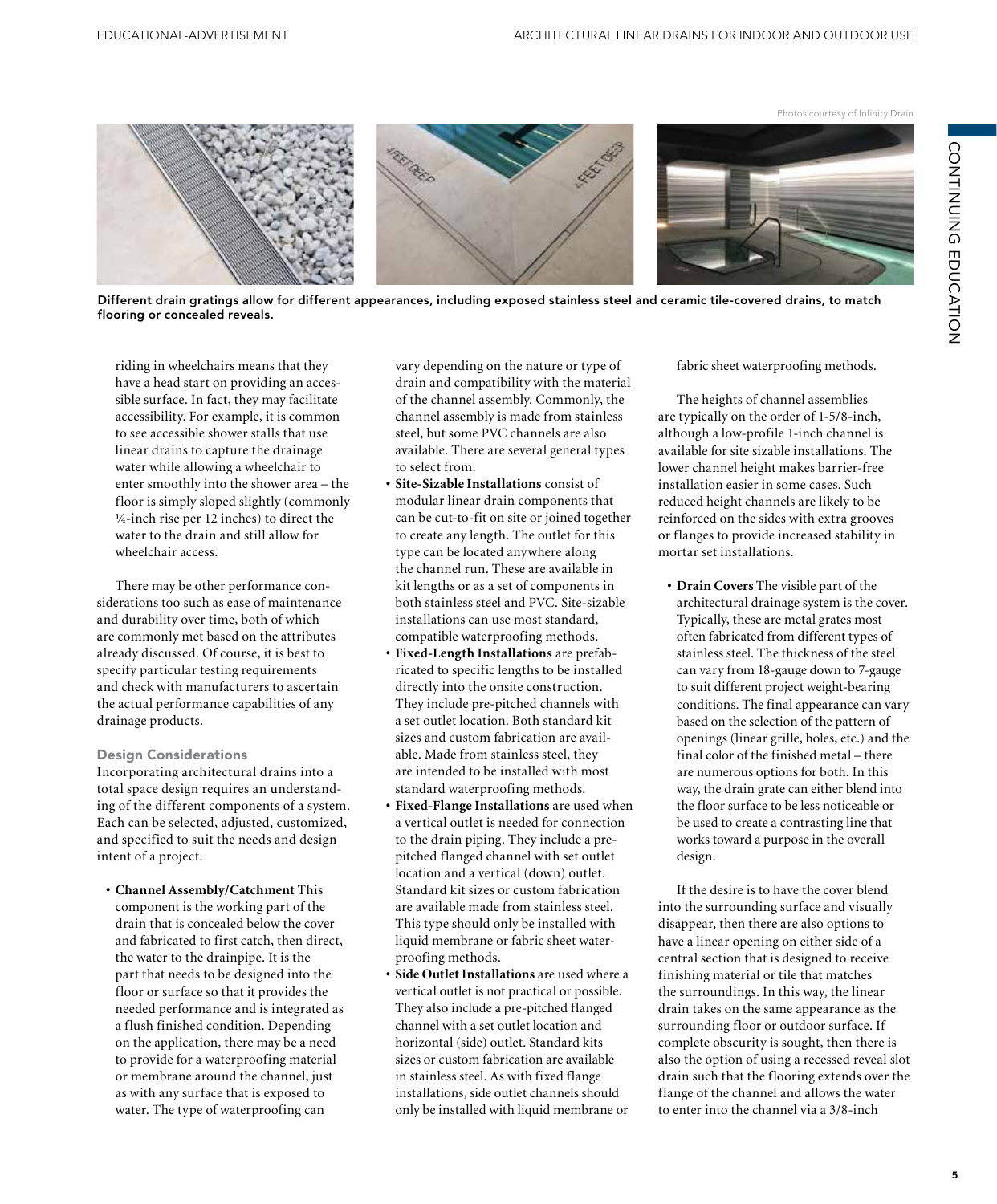

Architectural linear drains along the edge of pedestrian sidewalks or walkways help ensure that water does not collect there and cause problems.

reveal in the surface of the floor. A small removable panel allows the channel and drain line to be accessed in this case. Because of these different approaches, it is easy to see why linear architectural drains offer an elegant and coordinated look for architects and designers to create well-designed, elegant spaces without the visual interruption of the grates or covers.

**• Other Considerations** There are a few other things that can come into play when making design decisions about architectural drainage systems. As noted earlier, there are prefabricated sloped metal pans available that can streamline the installation of a sloped floor and drainage system. The size and slope options should be verified with a manufacturer, but in some cases, using this available product can mean less construction time and cost than traditional installations of flooring and deck surfaces. Relatedly, manufacturers should be consulted for lead times on different products, particularly if customization is needed. Generally speaking, fast turnaround times are possible but always subject to change.

With a better understanding of both the performance and design aspects of architectural drainage, we can now turn our attention to some specific types of installations. There are many different places where architectural drainage systems are appropriate for use. While some people have only thought of them for shower installations, John Flaa of Infinity Drain has seen firsthand how many other applications are possible. He comments, "We often talk of

'thinking outside the shower' when it comes to architectural drainage given the wide applications where linear drains can be utilized." With this in mind, we next look at three common, general application types – outdoor travel paths, outdoor spaces, and indoor spaces.

## DRAINAGE FOR OUTDOOR TRAVEL PATHS

Paths of travel are common for all building sites whether for pedestrians or vehicles. Commonly, such paths are paved with asphalt, concrete, or masonry or covered with other materials, such as wood or tile for decking or similar surfaces. The surface may be fairly smooth or textured, but if they are outdoors, then they are subject to receiving water that needs to be collected and drained away. Several different applications are discussed further as follows.

Walkways for Pedestrian Traffic Outdoor pedestrian walkways always deserve careful attention for slip resistance and proper drainage. A common approach is to simply slope walkways toward one side so that water drains off them and onto the ground. However, areas with plantings or berms may not readily accept runoff and, in fact, may block it. Further, large, paved walkways or locations that are subject to more than typical amounts of water (whether due to rain or irrigation overspray etc.) can overwhelm the ground and saturate it to the point that it cannot receive any more runoff. That means water builds up and puddles along the edge of the walkway and can cause problems, either for the walkway and ground or for people.

A solution for these conditions is to add

a continuous linear drain along the edge of the walkway to receive and remove the water. Underground piping may be needed in this case, which can be accessed by vertical channel outlets from the drain directly down into the piping. Alternatively, horizontal, side outlets could be used to help distribute the water underground to a larger natural area where it can be more easily absorbed.

Driveways for Vehicular Traffic Pavement of different types are the norm for vehicles to travel or park upon. Most often, that pavement is impervious to water penetration, which means that rainwater collects and pools across the entire paved surface. Just like walkways, the pavement for vehicles is typically sloped gently to direct water to the edges or to a central location where it can drain across the surface to unpaved areas or into an underground stormwater collection system.

In some design situations, the paved area is close to buildings and the paving creates a featured area – such as a combined courtyard and parking area, for example. In such cases, the design of the pavement and the surroundings is meant to convey a higher level of design such that utilitarian approaches to drainage don't match the intent. There is likely the need to have drainage in these cases, not only to prevent water from ponding, but also to protect the building so water doesn't seep into or penetrate at the foundation. In these cases, carefully sloping the paving away from the building and collecting the water with a linear architectural drain can be ideal. The linear appearance can integrate nicely with a paving pattern and even help reinforce a delineation of space. The selection of the grate in this case obviously needs to take into account the added strength needed, which likely means a heavier gauge of stainless steel will be appropriate. The outlets can be vertical or horizontal depending on the nature of the piping that it is feeding into.

# **Balconies**

Many residential, hospitality, and commercial buildings incorporate exterior balconies into their design. Those balconies are subject to all of the same weather and drainage issues as are found on the ground. This can be particularly noteworthy when the building is located in an area that is prone to frequent heavy rains or snow accumulation that needs to drain away when it melts. When there are multiple balconies aligned above each other, it often becomes impractical to simply allow the water to drain down onto balconies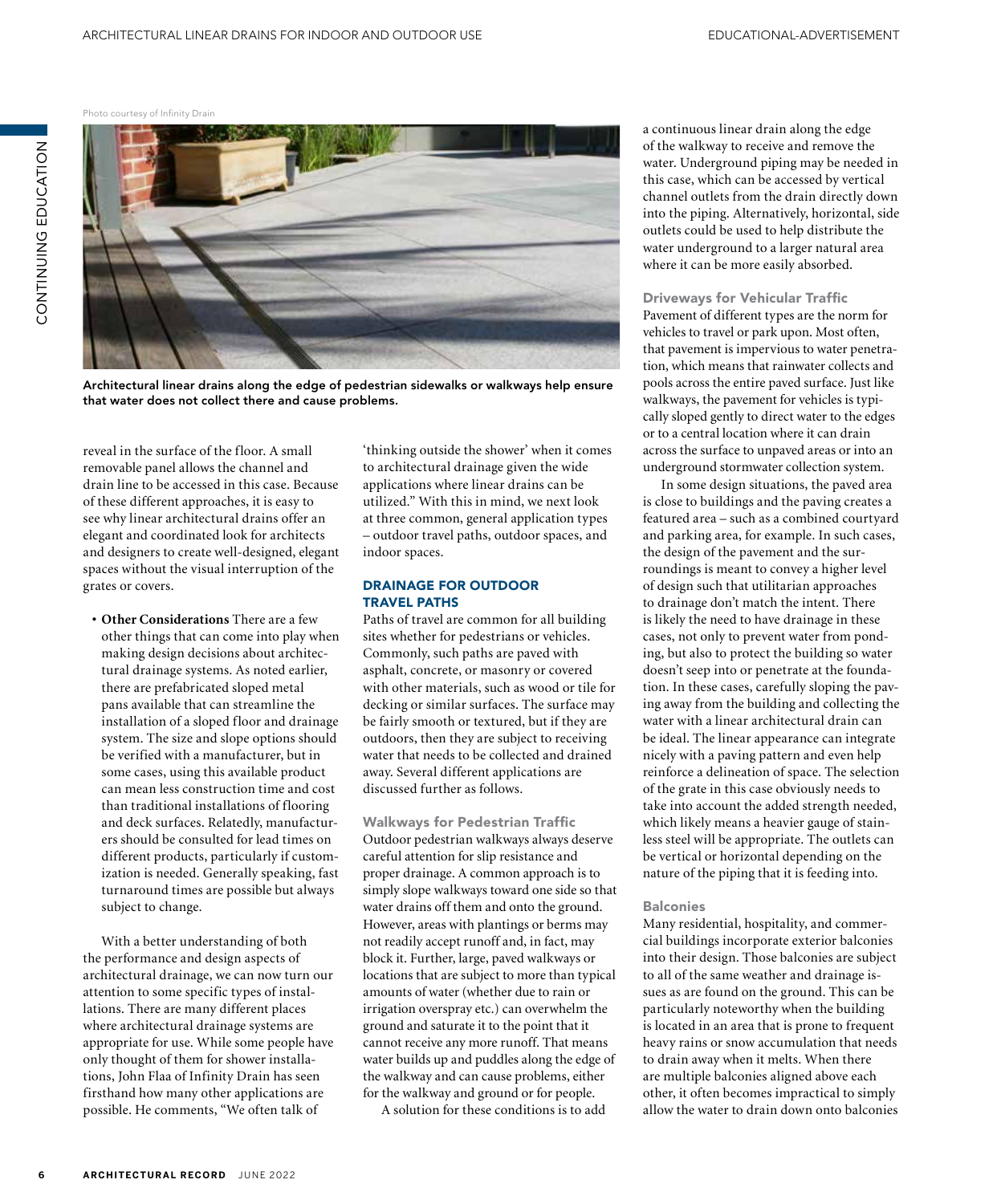below without any other means of managing the drainage. In some cases, a collection system may be used along the edge in the style of a gutter and downspout or scupper, but that can quickly become problematic from a design perspective or difficult to maintain on the part of the owner.

A more coordinated solution to proper drainage on balconies is to use architectural linear drains along or near the outer edge. By slightly sloping the balcony surface away from the building and towards the edge of the balcony, water is directed to a drain where it can be collected and piped away. If the linear drain is not located at the very edge of the balcony, then that edge can be tipped gently back toward the linear drain to prevent water from dripping down. The drain piping that the linear drain feeds into can be concealed within the balcony floor assembly and lead to a separate vertical drain. That vertical drain can outlet at the ground or tie into an underground stormwater system as may be appropriate.

# DRAINAGE FOR OUTDOOR SPACES

Beyond outdoor spaces designed for moving through, there are plenty of residential and commercial spaces that are intended for people to use and linger in. Those can be large or small but often include a finished surface of some type that requires attention to the management of water there as well. Some common conditions are as follows.

courtesy of Infinity Drain



Balconies require management of water, too, which can be provided, as shown above, with a continuous linear drain near the edge to collect and remove water.



Architectural drainage used in outdoor paved areas can be readily designed to accommodate vehicular traffic and alleviate drainage issues in parking and driving areas.

#### Decks and Patios

Many buildings are designed to include decks and patios. There seems to be a growing trend to cover those surfaces with a solid material, such as ceramic tile or a similar nonporous surface. Similarly, there are occasions where different materials are abutted next to each other and need some attention to detail. In all these cases, drainage needs to be a part of the overall design since water is not typically allowed to drain down between gaps in decking materials as on wood board decks.

For these more upscale approaches to decks and patios, architectural linear drains provide an ideal solution. The ability to integrate them into a design layout, between different materials or along edges, means that the surfaces can retain their design appeal while the linear drain takes care of draining away the water.

#### Outdoor Kitchens

A growing trend, especially for high-end residential work, is to include an outdoor kitchen and eating area. Often those are partly or mostly covered with a roof, but not always. If this feature is part of a design project, then the outdoor floor surface should be assessed for drainage needs. In some cases, the appropriate solution may be to slope everything away from the building, but in others, that may not be possible or practical.

Linear drains can be part of the solution here, especially if the outdoor kitchen area is immediately adjacent to the building. Providing a linear drain between the exterior wall and the floor surface of the kitchen helps to keep water outside and away from

wall and floor assemblies.

#### Outdoor Pool Areas

Outdoor swimming pools are popular in most hospitality projects and many residential ones (both single and multifamily). Here, the water is quite desirable – but only when it is inside the pool. There are plenty of ways that water can overflow the pool due to heavy rainfall or from splashing activities. Then, the areas around the pool become a focus of concern because wet, slippery conditions can occur that increase exposure to liability for the owner.

A common and well-accepted means of controlling the errant pool water is to run linear architectural drains around the perimeter of the pool – or at least any areas where people are walking. The location may vary based on the design of the pool and the area around it, but, generally, locating drains a few feet from the pool edge allows for water to land from splashing but remains close enough to contain any overflow as well. There may also be practical limits based on the pool construction as to how close a drain can be located. Regardless, the drain can also be used to delineate the pool edge and serve as a visual safety reminder, particularly for young children. The water can then drain back to the pool filtration system or be carried away as appropriate.

#### Door Areas

When interior spaces open through a doorway or open onto exterior ones, there may be a desire to keep the floor surfaces level with each other. This could be for

Photo courtesy of Infinity Drain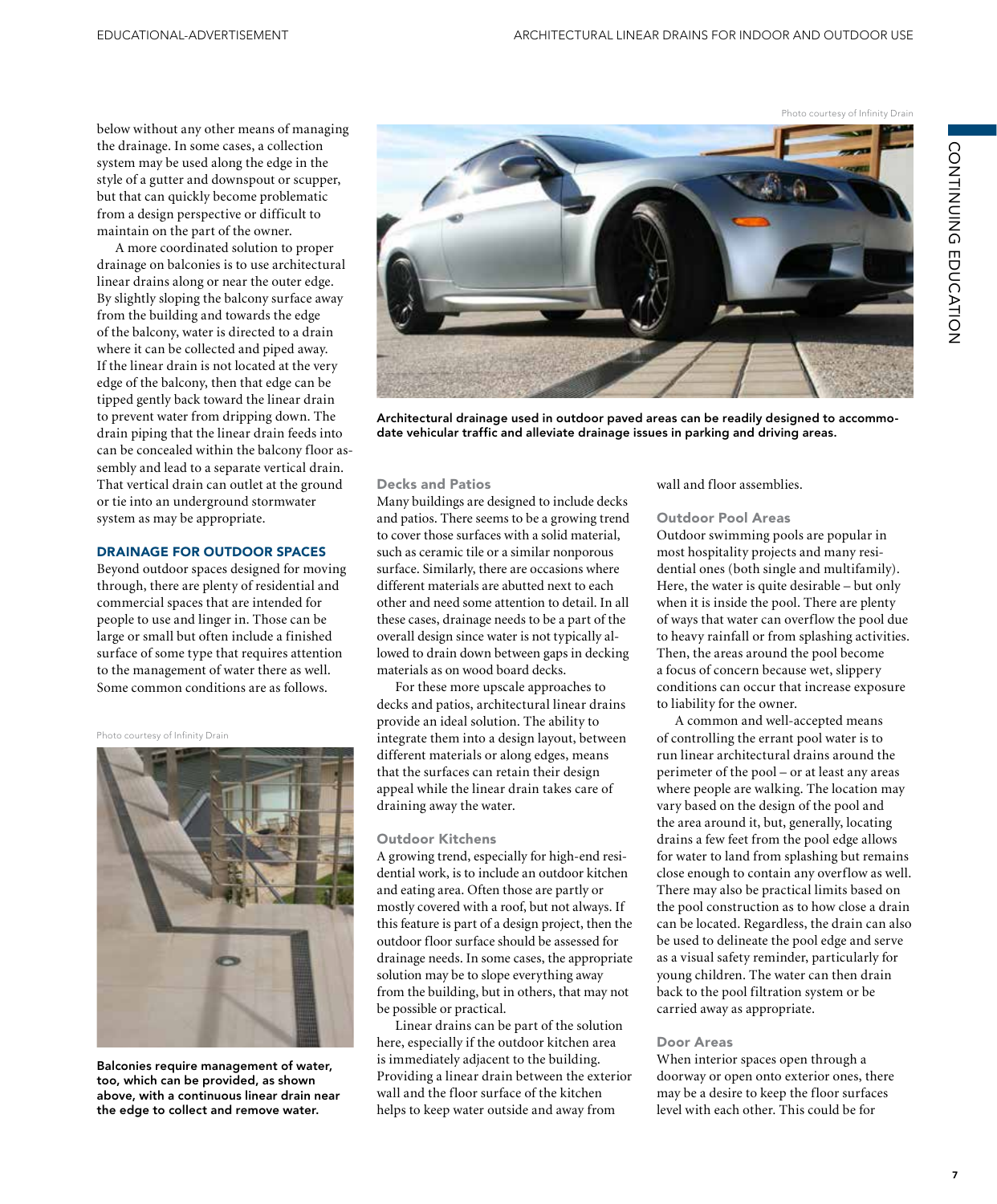

Decks and patios covered with tile or solid, continuous surfaces benefit from the design integration of architectural linear drains.



Outdoor kitchen and eating areas immediately adjacent to buildings are well served by drains along the edge of the building.

SCOTT COUNTY GOVERNMENT CENTER







Architect: Wold Architects & Engineers Location: Shakopee, Minnesota Application: Restroom Floor Drain

About the Project: Wold Architects and Engineers partnered with Scott County to construct a 145,000-square-foot addition and renovation of the existing Government and Justice Centers. Designs include placing all enclosed spaces at the building's core to allow for natural light in and views out. A range of floor drains for all public restrooms were provided for safety, accessibility, and cleanability.

general design and appearance reasons or to comply with barrier-free accessibility between the two spaces. Many door manufacturers, particularly for sliding doors or folding operable wall systems, recommend that attention be paid to drainage at the door. That is because, in most cases, the threshold is not guaranteed to handle severe weather or water conditions. This is particularly true with a recessed or flush threshold, which is commonly designed for use only in a protected or covered condition.

A very elegant and appropriate solution in this case is to run a linear architectural drain along the outside of the door. This protects the entrance and replaces the role of the threshold as the source of water protection. More importantly, it also allows for the interior floor, the threshold, the drain, and the exterior surface to all be flush with each other, thus keeping everything consistent and accessible.

### DRAINAGE FOR INDOOR SPACES

Moving from outdoor spaces to the indoors, there are many locations beyond the bathroom that often require attention to drainage. This includes any room that has plumbing in it for washing, cleaning, toileting, or cooking. In some cases, a floor drain is required by code, in others, it is simply a good idea to prevent damage if a plumbing fixture overflows for any reason. The codes don't dictate the design of the drains, of course, just the performance criteria. Therefore, architects can work with plumbing engineers to incorporate architectural drains that meet the code requirements and work well with the overall design of interior spaces.

#### Restrooms

As noted previously, linear architectural drains are often used in showers. However, not all restrooms require showers but still do require floor drains. Floor drains near toilets and urinals, for example, usually require depressions in a floor with a central drain. It is often easier to design and install a slightly sloped floor that uses a linear drain located away from the toilets and sinks, but close enough to still be effective. Similarly, linear drains can be placed parallel to a bank of sinks to collect and remove water that may be splashed there. Again, sloping the floor in one or two areas is usually easier to achieve than a central recessed drain. This arrangement makes it easier for cleaning and maintenance of the restrooms, with excess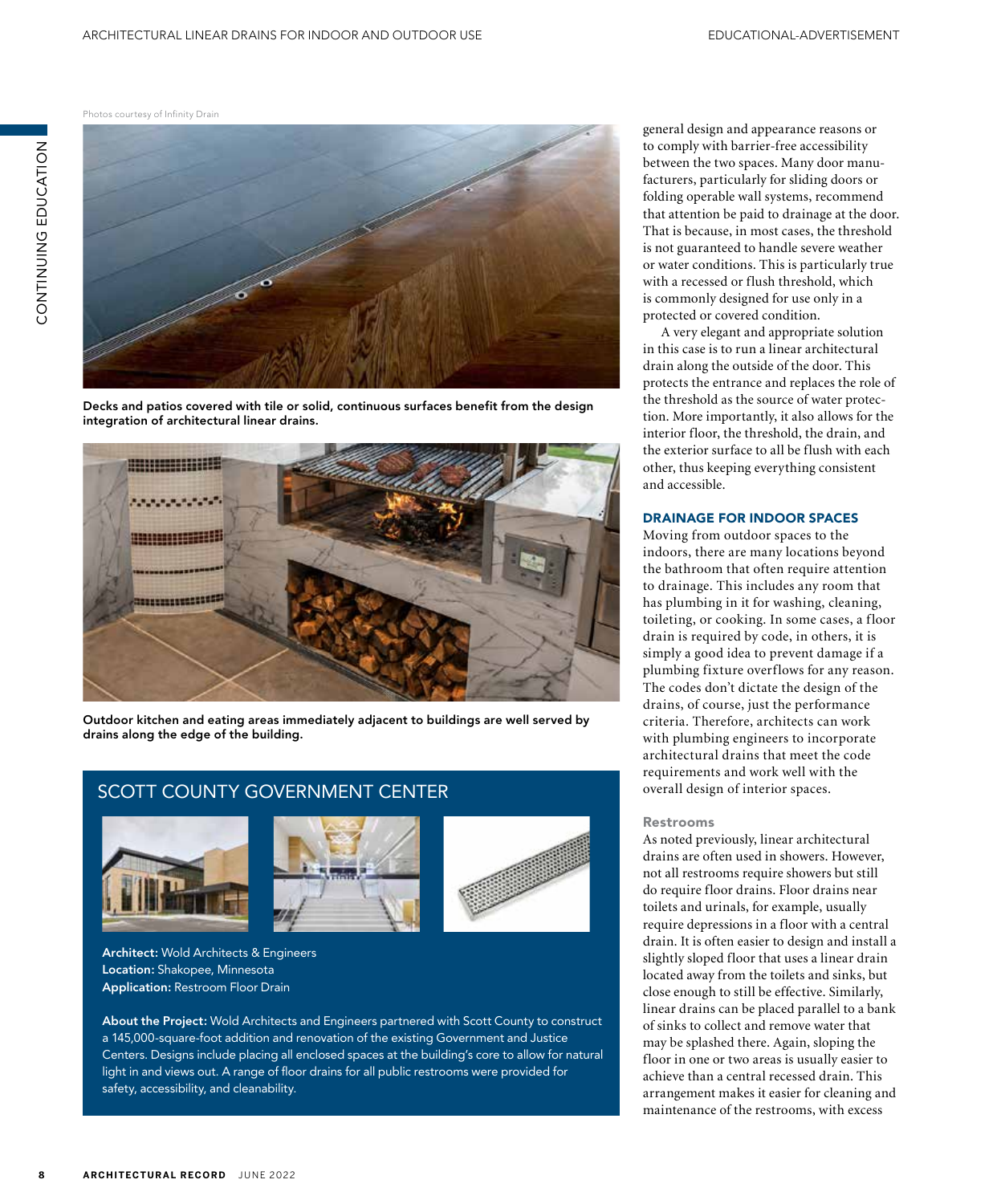

Linear drains around outdoor swimming pools can make the area safer in an attractive and effective way.

cleaning water easily drained away. In all, restrooms benefit by being more hygienic and more visually appealing by using linear floor drains.

The case can also be made for increased ease of maintenance in restrooms when linear drains are installed. By having a linear drain along one wall, it is easier to hose down the floor and direct the water off the floor surface to one side rather than directing it to multiple center drains.

#### Locker Rooms

Similar to restrooms, locker rooms in athletic facilities, schools, clubs, and resorts can all benefit from using linear architectural drains. Locker rooms usually include showers, so the linear drains can be considered and used there. But outside of the shower areas, the same benefits apply to toilet, sink, and changing rooms, where water may be splashed or accumulate and needs to be drained away. It also helps with the floor cleaning to combat athlete's foot or other ailments related to such facilities.

# Fitness Clubs

Health and fitness clubs are popular and prominent throughout the United States, whether private, public, or part of an academic institution. All these facilities have any combination of restrooms, showers,

locker rooms, or other spaces that need plumbing and floor drains. In many cases, the appearance of these facilities is a key requirement, either because of an interest to be differentiated from competing facilities, or to remain consistent with the quality of design found in affiliated buildings or institutions. Linear architectural drains work well in these cases, since they can be readily integrated to work with the larger design goals.

CONTINUING EDUCATION

CONTINUING EDUCATION

#### Indoor Pool Areas

Not all swimming and therapy pools are located outdoors. Many are found indoors, particularly in colder climates or facilities that serve older populations. All of the same concerns about containing water are present in indoor pools as are found in outdoor pools. In fact, those concerns are often more critical when the pools are indoors since there may be smaller walking space around the pool and adjacent interior construction may be more vulnerable to displaced water. Linear architectural drains should be considered for all sides of an indoor pool to help alleviate all of these concerns, protect the building, and maintain safety for people using the pool.

#### **CONCLUSION**

Specifying architectural drains in a building project can provide appealing, well-performing solutions for many different project requirements. Successful design

Photos courtesy of Infinity Drain Photo courtesy of Infinity Drain



Linear drains used along the exterior edge of sliding or folding door panels protect the threshold and the building from water penetration in an elegant, flush, and accessible manner.

# ROCKET MORTGAGE FIELDHOUSE







Architect: Rossetti, SHoP Architects, Gensler Location: Cleveland Application: Players' Locker Room Showers and Restroom

About the Project: SHoP and Rossetti set the tone of the Cleveland Cavaliers' Rocket Mortgage Fieldhouse with sleek, modern upgrades. The restroom area was designated as a complete wet room with a combination of linear and center tile insert drains. In order to meet the specification standards set by the NBA, the manufacturer fabricated custom-length linear drains for the showers to meet the needs of the shower head height and needed water production as well as to avoid flooding.